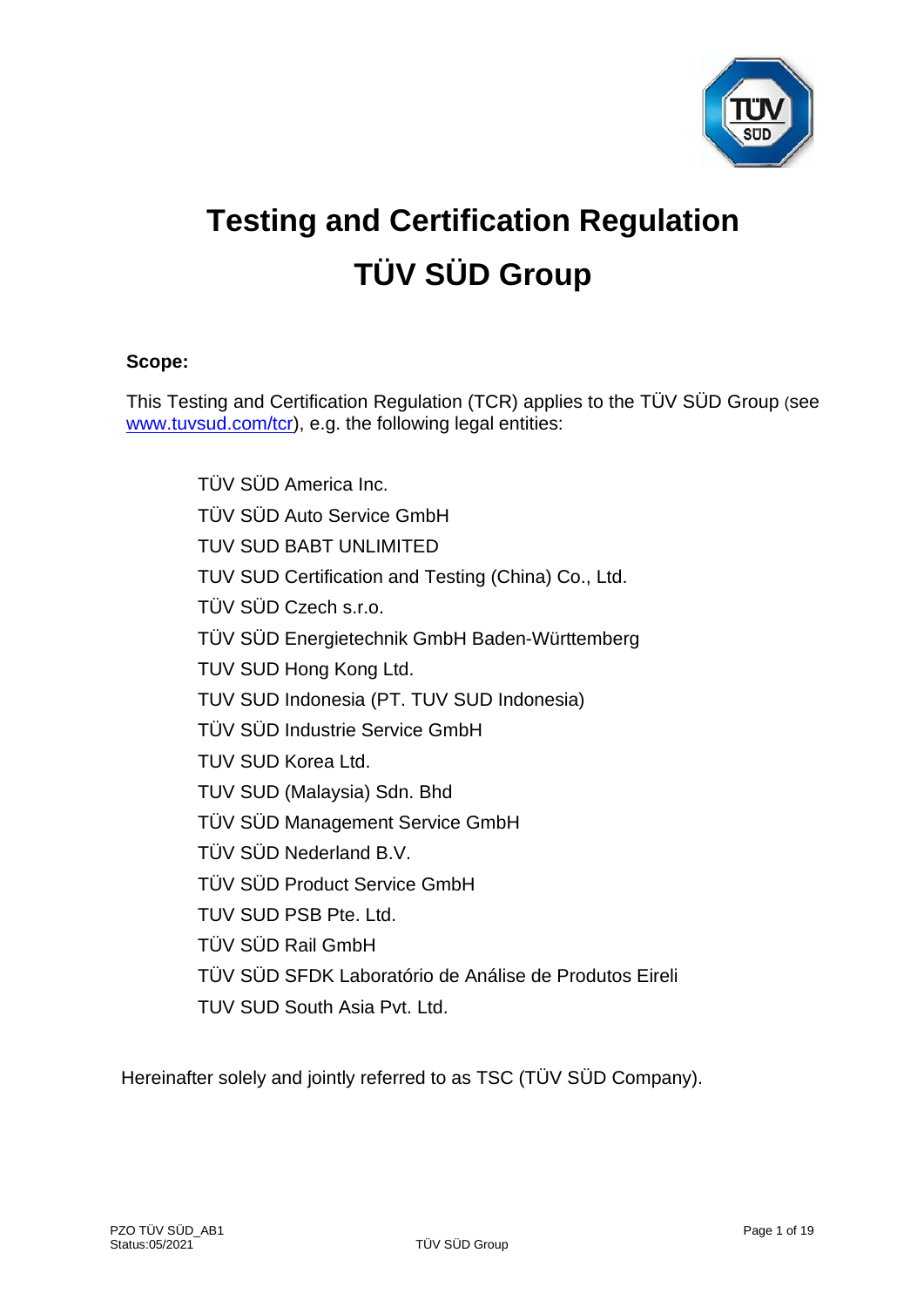

The Testing and Certification Regulation applies to:

- the testing and/or certification of products, processes, services and projects (hereinafter collectively referred to as products),
- the auditing and certification of management systems (hereinafter referred to as system).

In as far as clients have concluded multiple contracts for obtaining a certificate (separate contract partner(s) for the service contract and the certification contract with the latter being the TSC to which the contract-relevant Certification Bodies is/are affiliated), the provisions of the TCR will apply to the contractual relationship between the "Certification Body TSCs" and the client.

This Testing and Certification Regulation shall replace previous versions. They will become effective on May 1st 2021 and remain valid until a new version is issued.

In case of doubt, the German version shall be authoritative for work related to Certification Bodies according to ISO/IEC 17000ff located in Germany. For all other Certification Bodies, the English version shall be authoritative. Certification Bodies are independent third parties that confirm the conformity of products, processes, services, systems or persons within the scope of certification schemes.

This Testing and Certification Regulation are governed by the law of the country of the TSC which includes the Certification Body relevant for the requested service.

This Testing and Certification Regulation comprise a number of modules; in general module A applies to all TSC; the remaining modules apply as appropriate and may amend, replace or denote as not applicable any regulations in other modules (Module A gets completed by Modules B1/B2. Modules A and B get completed/ changed/replaced by the relevant Module C).

In the context of C-modules any references to the Certification Body or TSC shall be construed as references to the Certification Body concerned. If there are any conflicts between the respective C-module and other sections of this document the respective C-module shall take precedence.

The full version of the Testing and Certification Regulation covers the Modules A, B1, B2 and C1 to C7.

For certain areas combinations of particular Modules are available.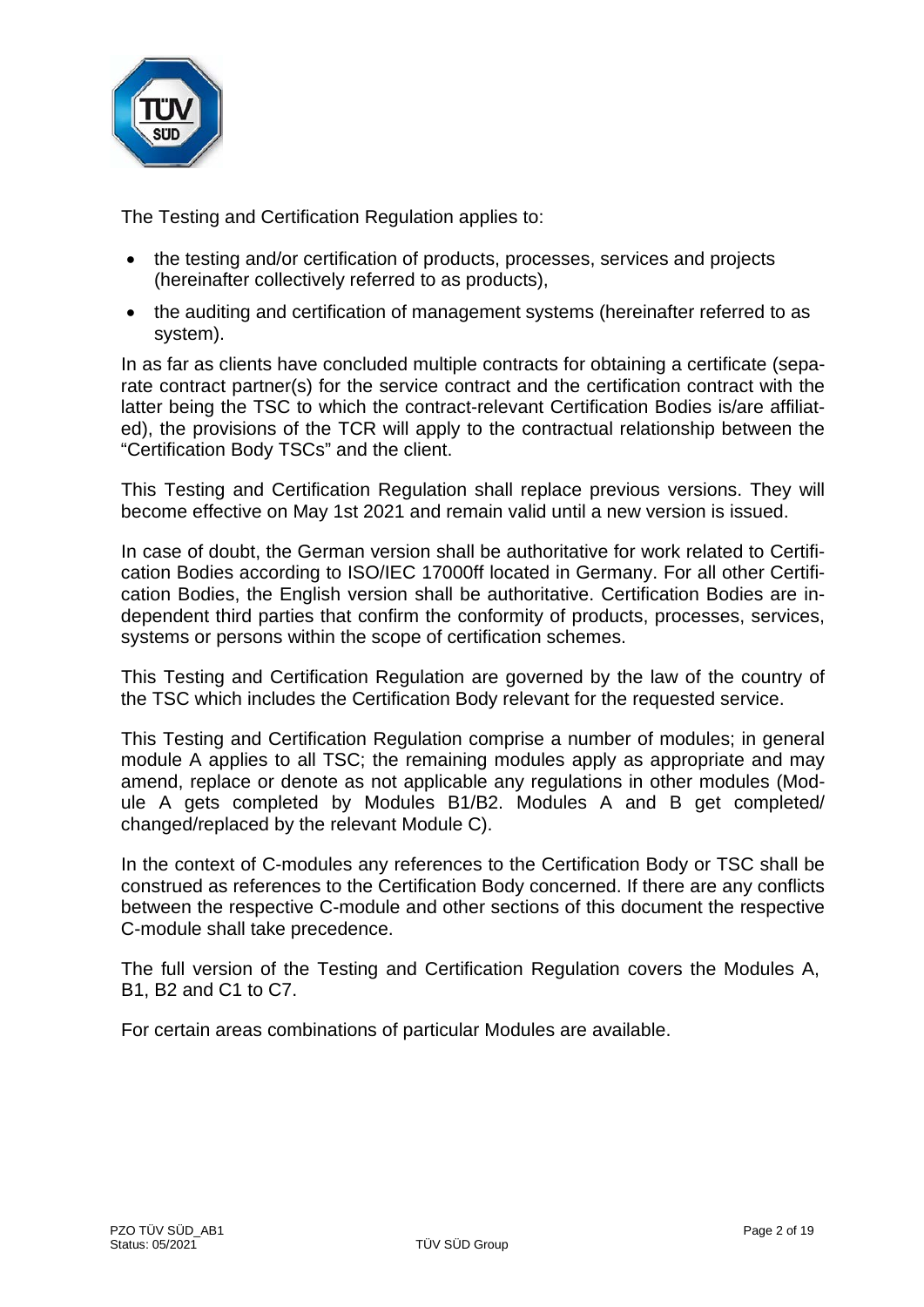

| <b>Contents</b> |                                                                      | Page |
|-----------------|----------------------------------------------------------------------|------|
|                 | Module A) General regulations                                        | 4    |
|                 | Module B1) Special regulations for product testing and certification | 15   |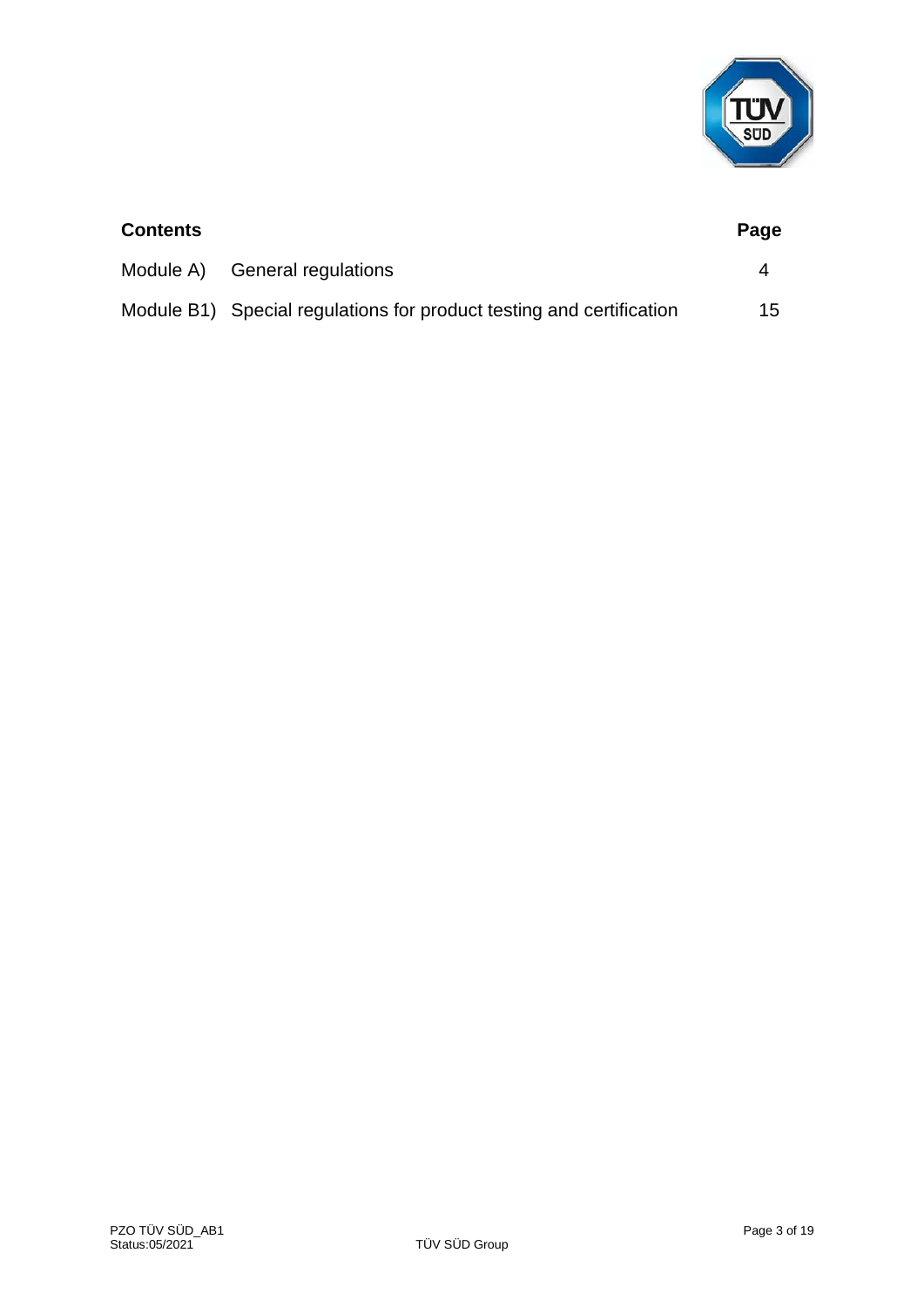

# **Module A) General regulations**

#### **A-1. General**

A-1.1 This Testing and Certification Regulation applies to tests, audits, conformity assessment procedures as per EU Directives and EU Regulations, or on basis of other appointments as well as all other certification activities carried out by TSC. The services offered by TSC also include information on normative requirements or approval procedures.

> The client knows that to ensure independence, impartiality and objectivity, the Certification Body and/or TSC cannot combine the testing and certification services that form the subject matter of the contract with consulting services regarding the subject matter of testing and/or certification.

> The client undertakes to inform the Certification Body without delay of any consulting services by TSC or a TSC affiliated company received by the client.

> Any jeopardizing of the Certification Body's independence, impartiality and objectivity on the grounds of consulting services will entitle TSC to terminate this contract without notice for important reasons as set forth in Section A-1.8 II.

- A-1.2 A certificate only becomes valid after all financial and technical requirements in connection with the test/audit and product/system certification have been fulfilled. If a certificate is awarded subject to certain requirements, the certificate holder undertakes to satisfy these requirements within the defined deadlines. If the requirements are not fulfilled within the defined deadlines, the certificate will be deemed withdrawn on expiry of said deadlines and will have to be returned by the certificate holder to the issuing TSC without delay.
- A-1.3 Prior to placing an order, the client shall provide TSC with the name of any other organization that tested/audited/certified the same product or system in a similar way or is in the process of doing so. With each order the client agrees to accept the current version of this Testing and Certification Regulation as part of the contract. Existing contractual relationships are governed by the respectively valid versions of this Testing and Certification Regulation.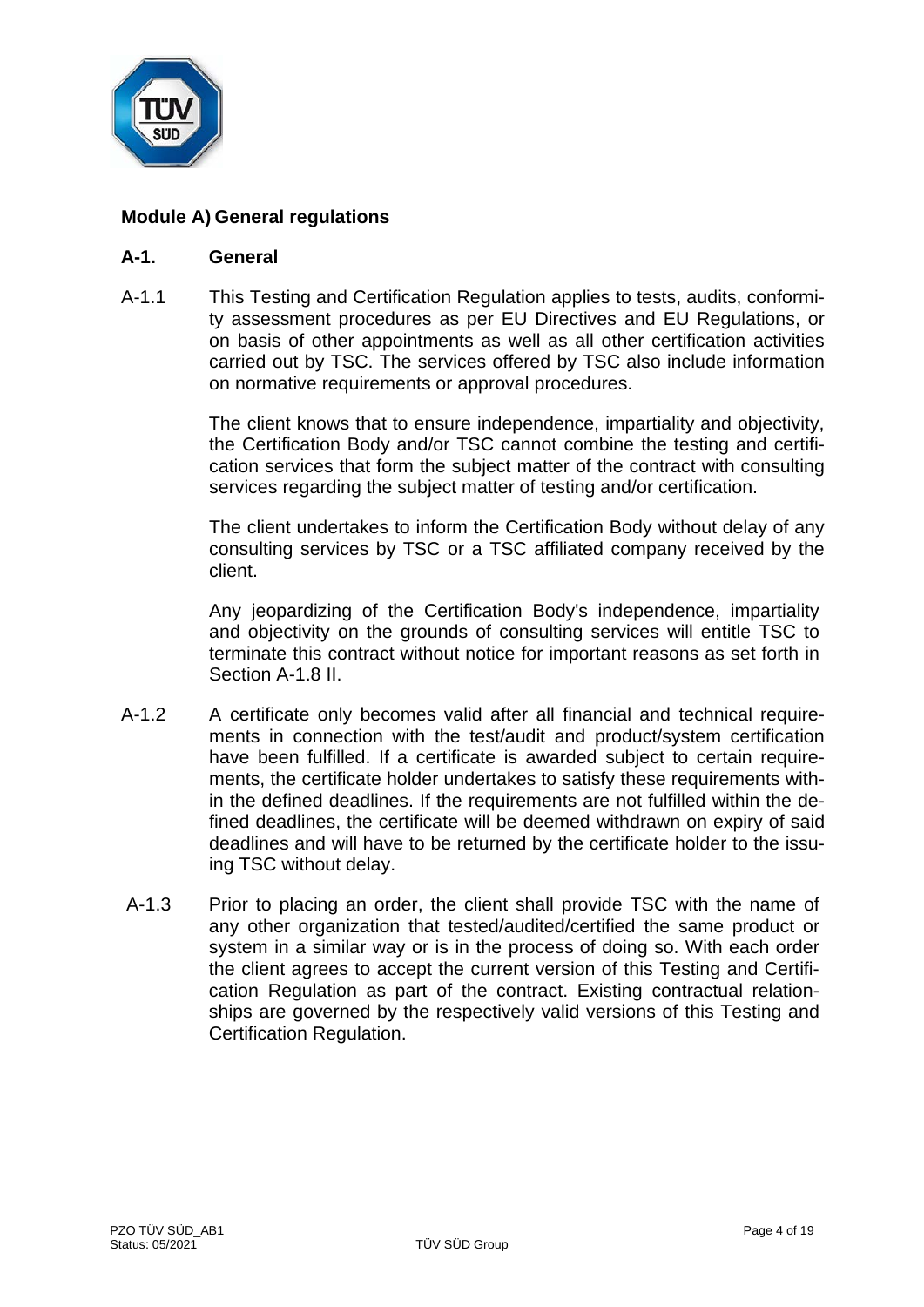

TSC reserves the right to make changes to the Testing and Certification Regulation with effect for the future at any time. In this case, TSC will notify the client of these changes. The client has the right to terminate the contractual relations with TSC in text form within one month after receiving the amendment notification. Otherwise the changes to the Testing and Certification Regulation shall be deemed to be accepted by the client.

The currently valid versions of this Testing and Certification Regulation is available at the TSC of the relevant Certification Body or will be provided free of charge on request.

A-1.4 The Certification Body of the relevant TSC evaluates the documents submitted by the testers/auditors. It decides whether a certificate is to be issued and handles disagreements/appeals concerning certification. Complaints management procedures have been established for each certification process.

> Appeals and complaints shall be addressed directly to the Certification Bodies of the respective TSC. The Certification Bodies maintain documented appeals and complaints management procedures. A description of these procedures is made available to the public.

> Costs born by the evaluation of such appeals or complaints may be borne by the client.

> The Certification Body will forward to the certified clients in question any complaints about certified products or systems received by TSC within an appropriate period of time.

A-1.5 Certificates, certificates of conformity, test certificates based on EU Directives and EU Regulations, standards or other criteria always relate to the version of the relevant directives, regulations, standards or other criteria valid on the date of issue of the certificate unless otherwise stated on the certificate.

> The Certification Body only issues a certificate or other attestation if the product or system at the time of certificate issue fulfills all certificationrelevant legal requirements, applicable standards, and other certificationrelevant criteria. The date on which the order is placed and/or the contract concluded is irrelevant in this regard.

> A certificate or attestation may be issued in hard copy and/or in digital form.

> A granted certificate makes no statement concerning the marketability of a certified product unless otherwise stated on the certificate.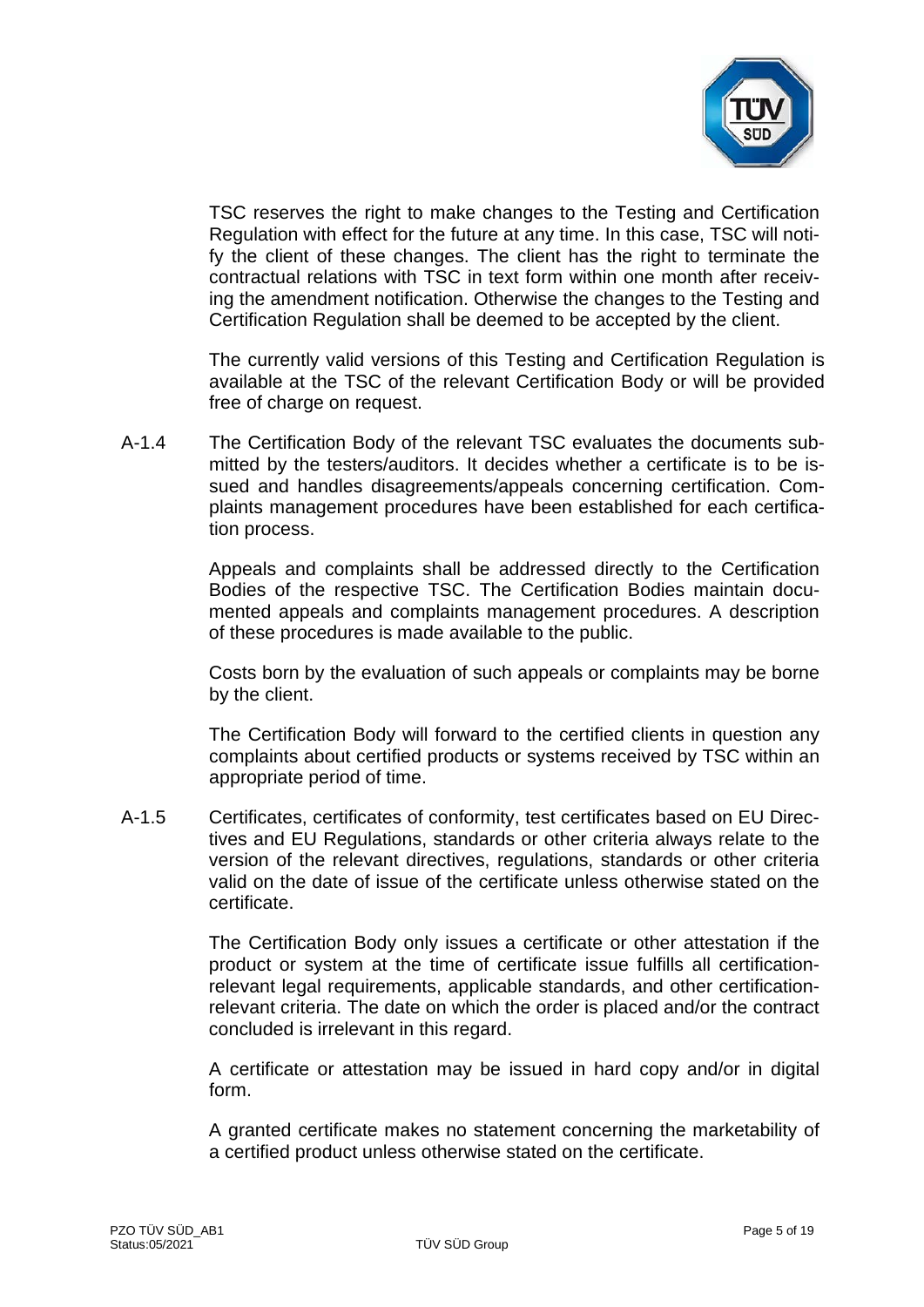

The certificate holder must at all times reference the pertinent annexes of the certificate. The certificate (and any duplicate certificates) is not transferable and shall remain the property of TSC.

Certificates only relating to EU Directives and EU Regulations do not entitle the holder to use a TÜV SÜD certification mark unless otherwise stated on the certificate or determined by the certification scheme.

Any CE marking with the number of Notified Body is only allowed, as long as the use is granted by a valid certificate.

- A-1.6 The client shall ensure that auditors/representatives of the authorized bodies (e. g. regulatory authority, accreditation body or certification scheme owner) are entitled to participate in witness audits on the business premises of the client/manufacturer and/or their subcontractor/supplier.
- A-1.7 Where on-site activities (e. g. audits, inspections) conducted by TÜV SÜD personnel require personal protective equipment, TÜV SÜD and the client shall agree upon supply of such equipment in advance of any visit.
- A.-1.8 Each certificate is subject to the existence of a valid certification contract/order.

The certification contract/order may be terminated in whole or in part, if specific regulations of the certification contract/order not define any other periods of notice:

- I. by termination **without cause**
	- a. for system certifications: with three (3) months notice to the next scheduled audit due date (for the surveillance or the recertification audit respectively) by the certificate holder or TSC.
	- b. for product certifications: with two (2) months notice to the end of the respective calendar year.
	- c. System certification based on EU Directives and EU Regulations are handled by TSC according to A-1.8 I.a.
- II**.** by termination **for cause**.
- A-1.9 If the validity of a certificate ends or if the certificate is revoked, withdrawn or expires irrespective of the reason, the underlying certification contract/order for this certificate will also expire automatically without requiring separate termination. This does not apply if the contracting parties have agreed on continuing the contractual relationship prior to its automatic expiry.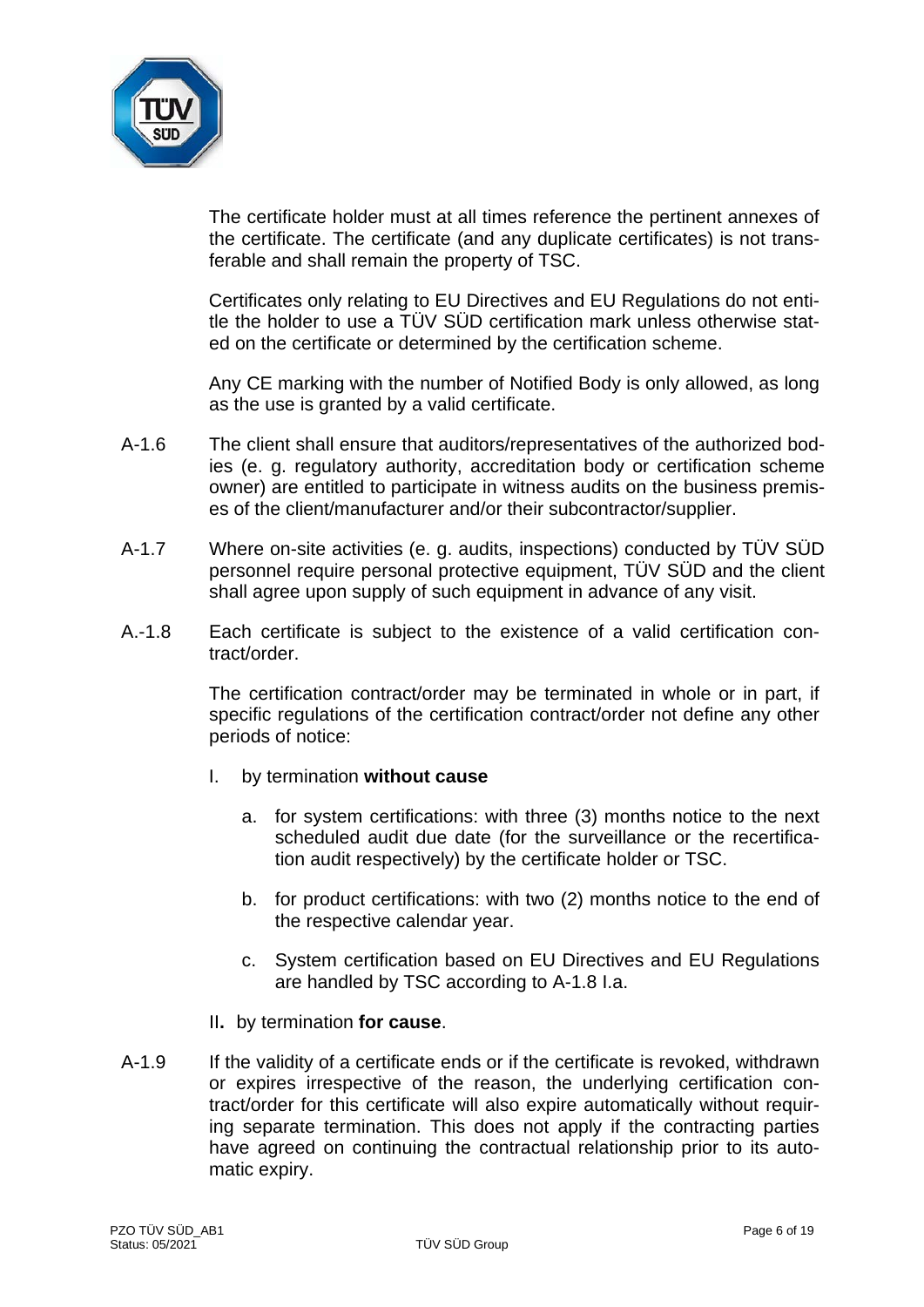

- A-1.10 The expiry of the certification contract/order will not affect any existing claims against the client, e.g. unsettled receivables. All costs and expenses for upcoming surveillance or auditing/testing of the certified system or product already incurred can be claimed.
- A-1.11 The requirements of this Testing and Certification Regulation will applies during the term of the certification contract/order and for three (3) years thereafter (grace period). If only part of the certification contract/order is terminated, the grace period will also apply to the terminated part.
- A-1.12 Should any individual provision of this Testing and Certification Regulation or any part of any provision be or become void or unenforceable, the validity of the remaining Testing and Certification Regulation hereof shall remain unaffected. In such case the void and/or unenforceable provisions shall be replaced by corresponding provisions coming as close as possible to the sense and spirit and purpose of the void and/or unenforceable provision.
- A-1.13 The certificate holder shall ensure that the TSC can audit/inspect the manufacturing facility and other sites specified by the manufacturer as well as critical subcontractors and/or key suppliers and the relevant warehouses of authorized representatives, importers, and branches at any time during regular working hours, including as unannounced audits, at the cost of the certificate holder.

The TSC has the right to take free samples of the certified products for testing to the extent necessary at all of the above sites, including sites owned by parties other than the certificate holder.

#### **A-2. Expiry, withdrawal, revocation, restriction, or suspension of certificates**

- A-2.1 A certificate expires automatically or is deemed to be withdrawn if
- A-2.1.1 the indicated period of validity expires or if the contractual basis for use of the certificate and/or certification mark otherwise ceases to apply,
- A-2.1.2 insolvency proceedings are opened over the certificate holder's assets or the opening of such proceedings is refused for lack of assets and the certificate holder fails to inform the responsible Certification Body in writing and within one month of its application for insolvency proceedings,
- A-2.1.3 the certificate holder permanently discontinues business operations without a legal successor,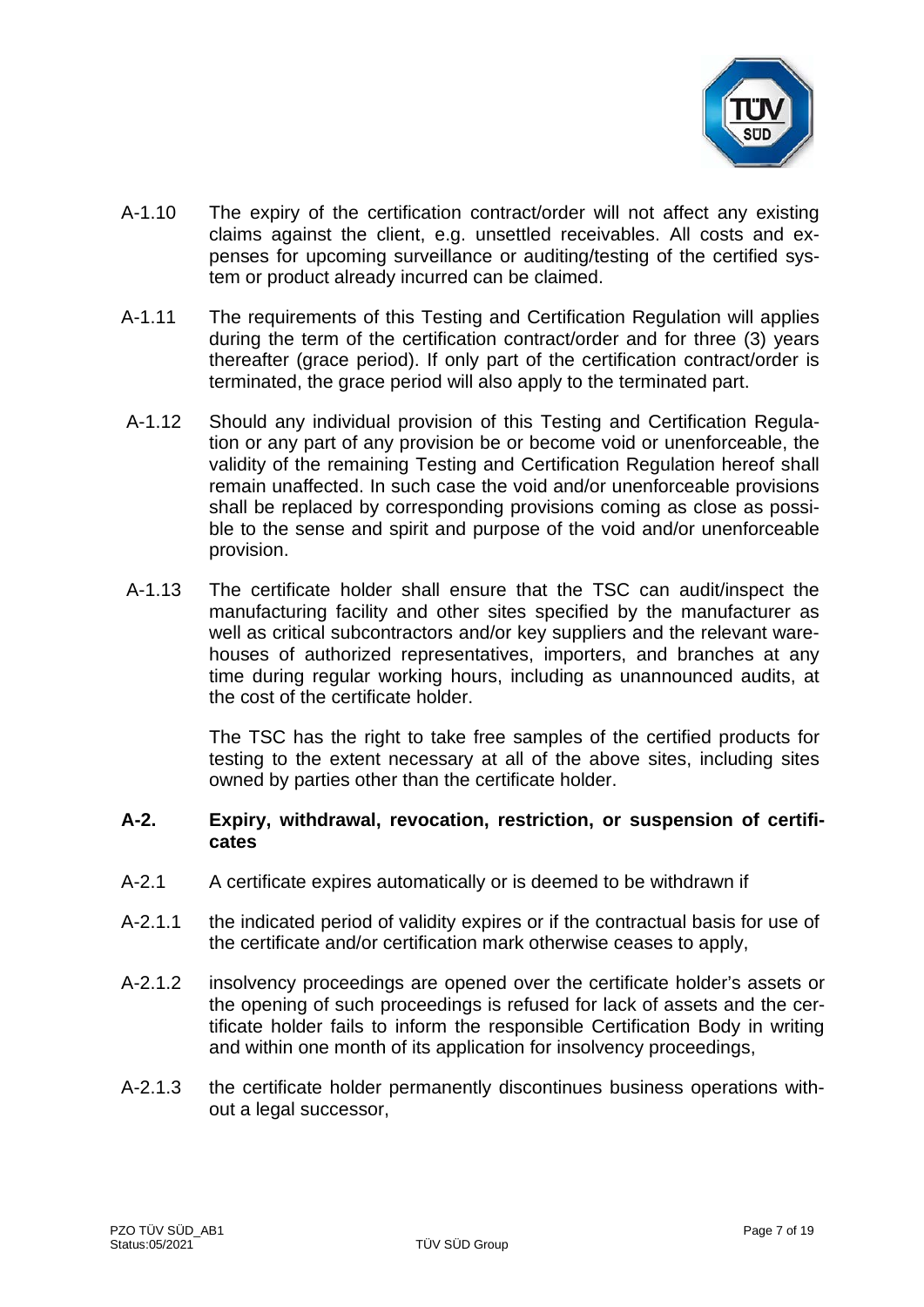

- A-2.1.4 the requirements (e.g. of a regulatory authority, accreditation body or certification scheme owner, codes of practice etc.) on which the certificate is based have changed and the certificate holder is unable to demonstrate within a defined time period at the certificate holder's expense that the product or system conforms to the new requirements through TSC retesting or re-auditing,
- A-2.1.5 the underlying (main) certificate becomes invalid,
- A-2.1.6 the certificate holder is obliged to withdraw the product/certified service from the market,
- A-2.1.7 the product or system has been inadvertently assigned to the wrong basis of evaluation under the scheme rules, e.g. an incorrect class as per the relevant EU Directive and EU Regulation on which conformity assessment is based,
- A-2.1.8 defects or nonconformities are detected in the products or systems; products fail to conform to the certified samples or key prerequisites pertaining to the certified product/system are not or no longer fulfilled.
- A-2.2 The Certification Body in the respective TSC is entitled to suspend, withdraw or revoke a certificate at its own discretion with or without notice, in particular if
- A-2.2.1 further use of a certification mark/certificate is no longer justified, i.e. not or no longer meaningful within the market context or is prohibited by law; in such cases, TSC will provide an alternative certification mark, if possible,
- A-2.2.2 the certificate holder engages in, initiates or tolerates
	- misleading or otherwise unacceptable advertising, in particular with the certification mark, the certificate or the test report,
	- misuse of certificates, certification marks or test reports, or
	- violation of legal provisions when marketing a product tested by a TSC.
- A-2.2.3 the certificate holder fails to pay outstanding invoices within 4 weeks to TSC, despite receiving reminders in text form to that effect,
- A-2.2.4 the certificate holder files for insolvency or similar proceedings under foreign law outside of Germany or the opening of such proceeding is rejected for lack of assets,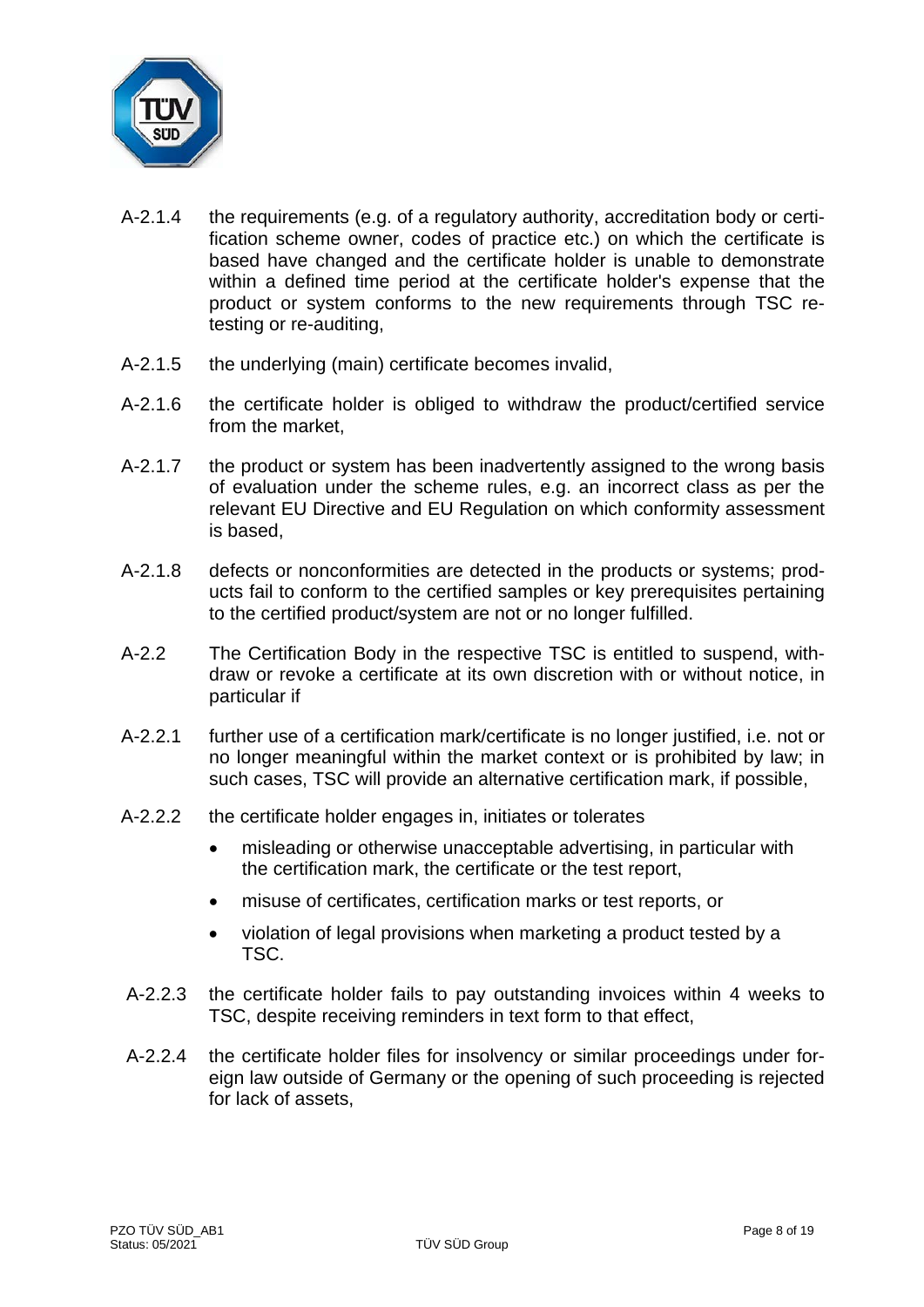

A-2.2.5 the certificate holder violates this Testing and Certification Regulation and/or the related part of the contract/order, unless such violation is insignificant in nature or represents only minor negligence,

> TSC is entitled but under no obligation to grant the certificate holder a period of grace to remedy the violation.

- A-2.2.6 the relevant Certification Body forms the opinion that
	- the certified product or system does not or no longer comply or no longer complies with the underlying certification requirements or standards, or
	- fails to fulfill its purpose as defined by the manufacturer, or
	- is exposing users, operators or third parties to considerable risks, or
	- fails to adapt the product or system to the applicable version of the relevant standard or certification requirement within the period of time allowed to the certificate holder by the Certification Body; or
	- the certificate holder is in violation of any certification-related conditions/obligations.
- A-2.2.7 the certificate holder makes incorrect statements to TSC or withholds from TSC important facts that are relevant for certification,
- A-2.2.8 it becomes evident after certificate issue that the certificate holder failed to fulfill the certification requirements from the outset,
- A-2.2.9 the certificate holder objects to changes in this Testing and Certification Regulation and/or a relevant part of the contract/order (e.g. the relevant current rates and fees) within a 6-week period of appeal after such amendments have come into effect,
- A-2.2.10 inspection or auditing of facilities or product testing is not made possible or the products or documents are not made available within the specified time. This also applies if follow-up-services, surveillance measures or audits cannot be carried out within a timeframe of 4 weeks (unless otherwise specified by the Certification Body) despite a text form request to this effect or if nonconformities are not eliminated within the agreed period through appropriate corrective actions.
- A-2.3 Certificates can also, be restricted or suspended with regards to time and content for the reasons noted above (A-2.1 and A-2.2).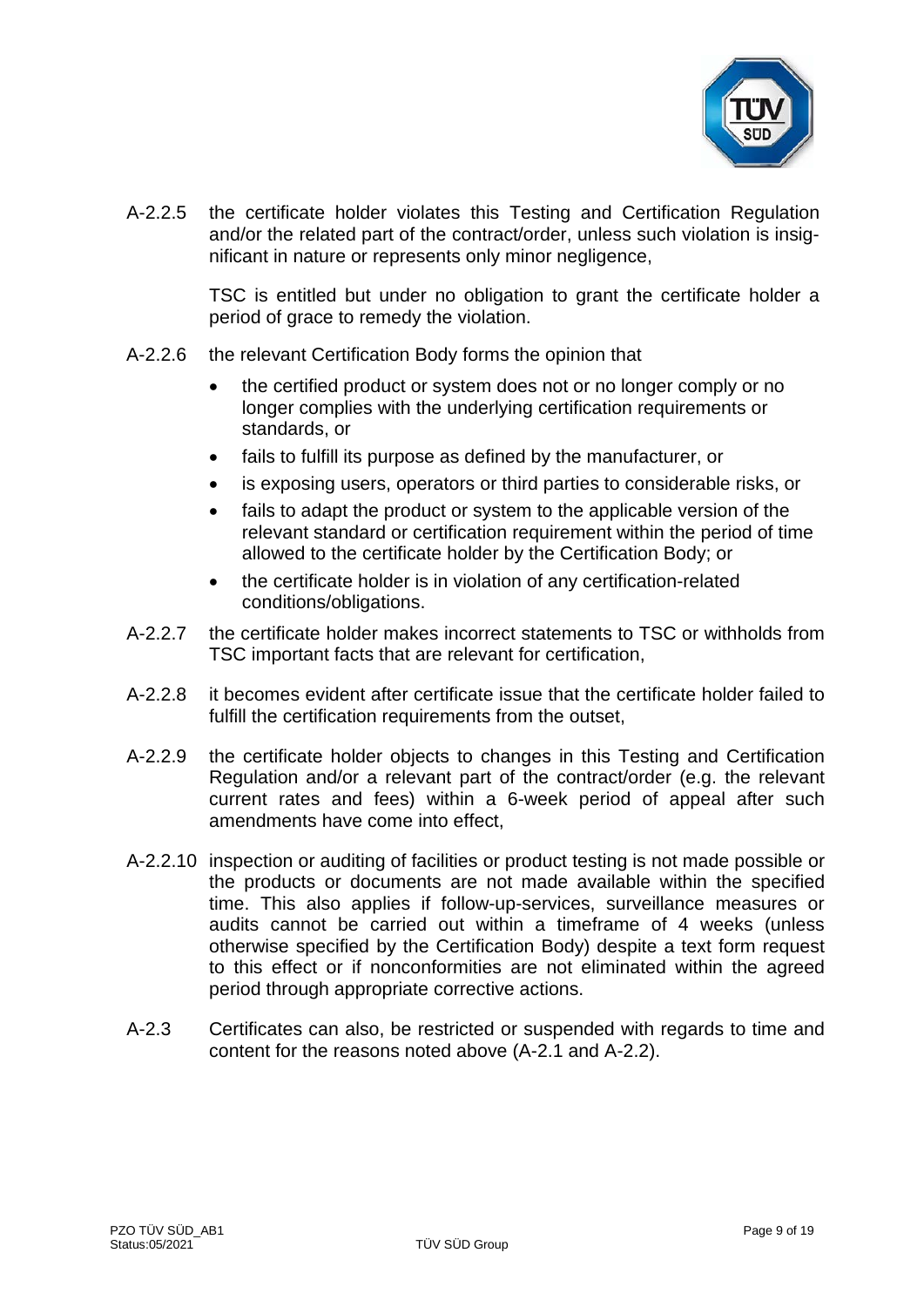

A-2.4 The Certification Body of the respective TSC is entitled to publish details of the expiry, withdrawal, revocation, restriction, and suspension of a certificate. Continued advertising or other use of the certificate/certification mark or the name of TSC is prohibited in all such cases. A certificate that has expired, has been withdrawn, or has been revoked shall immediately be returned to the Certification Body and/or destroyed or, if being a digital certificate, permanently deleted upon the Certification Body's request.

> License fees paid in advance shall not be reimbursed; those not yet paid shall be paid in full.

A-2.5 Apart from cases of willful intention and gross negligence, TSC shall not be liable for any disadvantages arising for the client from non-issue, expiry, withdrawal, revocation, restriction, or suspension of a certificate.

#### **A-3. Use of certificates, certification marks and test reports in business transactions**

# **A-3.1 Granting rights of use**

During their certificates' terms of validity clients are entitled to use their certificates in their business transactions as set forth in this Testing and Certification Regulation. If the respective certification criteria and procedures provides for the issue of a certification mark, clients will also be granted the limited, non-exclusive right to use the certification mark in their business transactions and in particular their advertising during the period of validity of the underlying certificate. In this context, clients may only use the certification mark assigned to the respective certification. The right of use will expire on expiry, withdrawal, revocation, restriction or suspension of the underlying certificate.

# **A-3.2 Terms of use of certification marks and certificates**

- A-3.2.1 Certification marks and certificates shall not be misused or used in a misleading manner that may jeopardize the trust of the public in the TSC's certification marks or certificates. Certification marks and certificates shall only be used in unchanged form; in particular, they shall not be modified in content by adding, deleting, or covering by shades or watermarks. The role of the TSC as an independent third party shall not be compromised by the use and visual presentation of certification marks.
- A-3.2.2 A certificate or a certification mark referring to a management system may only be used to promote the system concerned. A product certificate or product certification mark (in as far as a certification mark is approved) may only be used to promote the certified product as described on the certificate.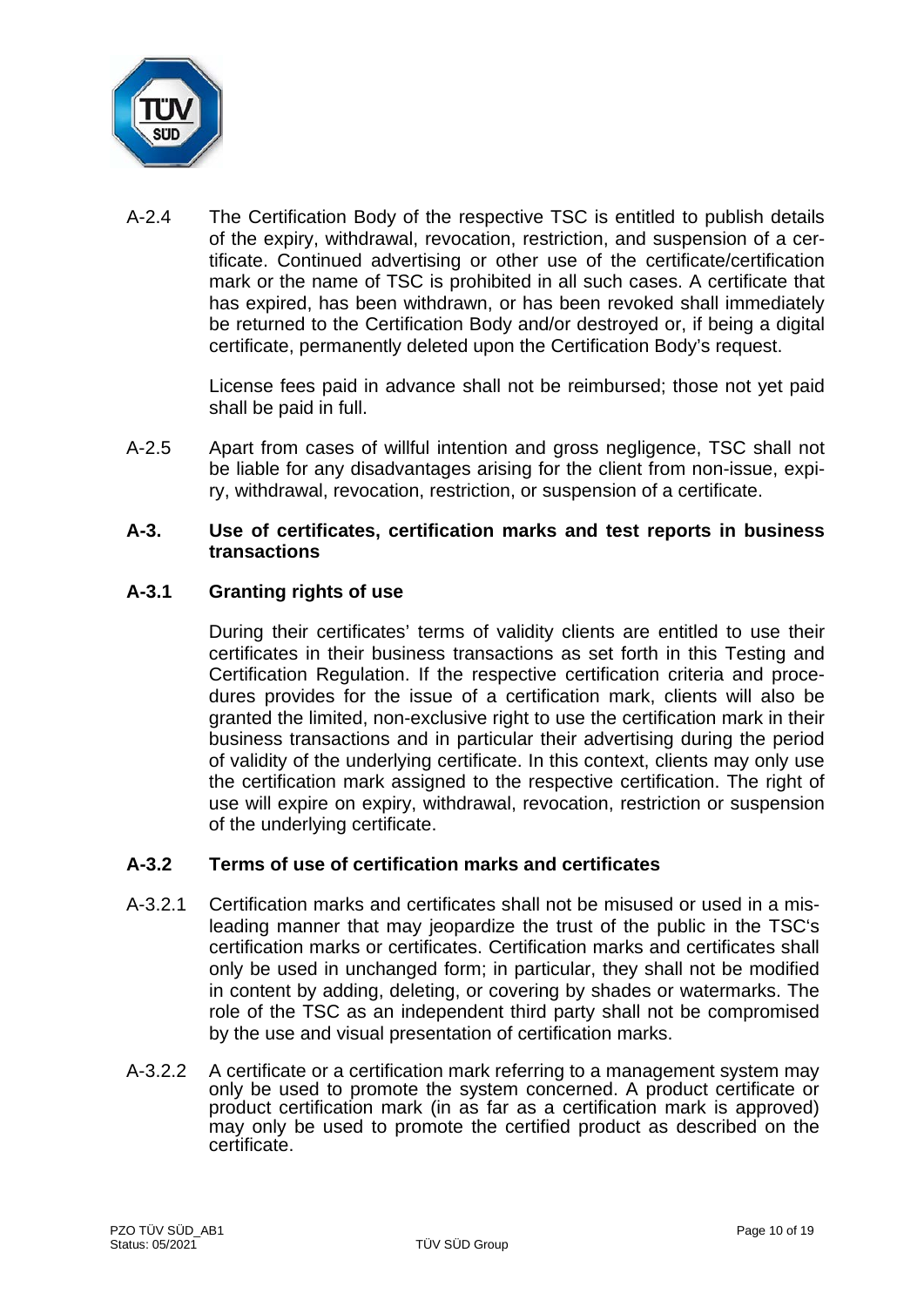

The use of certificates and/or certification marks must not give the impression of certification applying to activities outside the scope of certification.

- A-3.2.3 Product-related advertising using a certification mark is not permissible in cases where only a certificate of conformity or management system certificate has been issued.
- A-3.2.4 Where certification marks or certificates refer only to certain partial aspects of a product or system, advertising must not give the impression of certification of the entire product or system.
- A-3.2.5 Full responsibility for correct use of the certificate and/or certification mark and for the correctness of all statements about the certified system/product rests with the certificate holder. In the case of product certification this also applies to correct use/advertising by the customers of the certificate holder.
- A-3.2.6 It is recommended that clients, when using certification marks and certificates in their advertising, take steps to ensure that the target groups addressed by advertising can inform themselves easily, adequately and transparently of the content of the TSC services underlying the certification marks or certificates.

# **A-3.3 Requirements regarding the visual presentation of certification marks**

- A-3.3.1 Clients may use certification marks only and may under no circumstances use the TÜV SÜD logo ("TÜV SÜD – Octagon", logo see headline) or the slogan of the TÜV SÜD Group (at present: "Add Value, Inspire Trust.").
- A-3.3.2 Neither the content nor the design of the certification mark provided by TSC may be changed. It must be recognizable as certification mark and its size must be clearly smaller than that of the company logo of the client/ certificate holder. The information included in the certification mark must be clearly legible even if the certification mark is displayed at reduced size.
- A-3.3.3 The certification mark must stand alone and may not be associated or combined with any other element (e.g. the client's company logo, statement, or graphics). The use of the certification mark in particular must not give the impression that the client/certificate holder or its employees are members of the TÜV SÜD Group or that the certification mark is the client's trademark/customer logo. Certification marks shall not be used in a non venerable manner.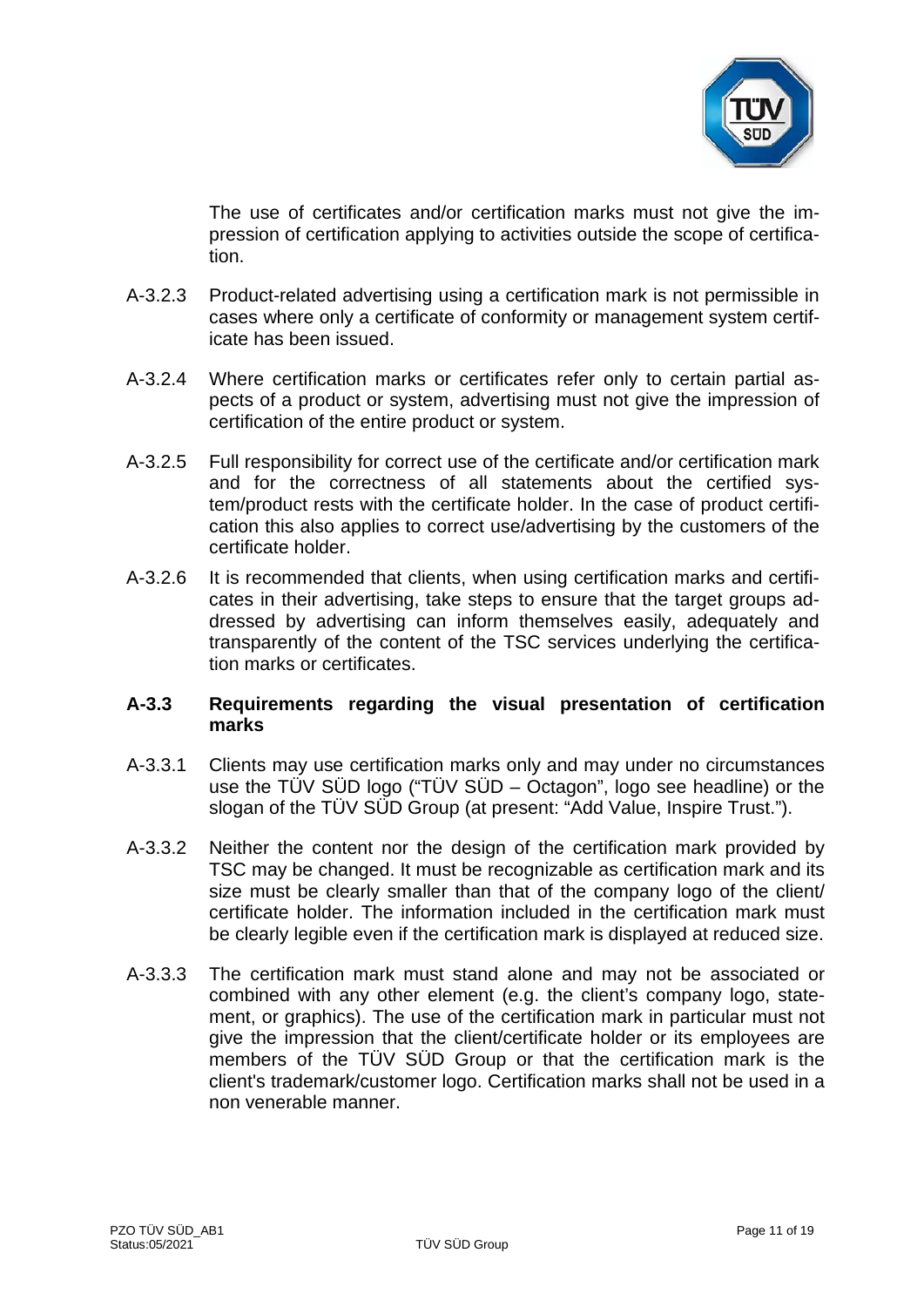

# **A-3.4 Use of TSC test reports**

Unless expressly approved beforehand in text form by the relevant Certification Body/relevant TSC or where use of the report is an integral part of the underlying certification procedure or disclosure is required on the basis of legal, regulatory or accreditation-related requirements, the following shall apply:

Reports by TSC may not be published/reproduced in part or in full in particular for advertising purposes.

If test reports, audit reports or other reports are used with the approval of the TSC, the client shall not complement said reports by adding any statements or interpretations that go beyond the reports' actual contents. In particular, clients shall not add any distorting or misleading statements or interpretations that could give rise to doubts in the impartiality of TÜV SÜD. Clients must ensure at all times that the test results of the TSC are reproduced correctly and not distorted.

The same applies to communication activities, advertisements, confirmations, communications, sales collaterals etc in digital, audio and print media.

In cases in use of the reports prepared by TSC is approved, said reports may only be quoted verbatim and with their complete wording, giving the date of issue.

TSC reports may never be used to claim or imply that TSC particularly recommends the product or system to customers.

#### **A-3.5 Information obligation before press publications**

If the customer plans to mention a TSC or a TSC testing and/or certification in a press release, in particular in a professional articles and social media posts, the press office of the TÜV SÜD AG (presse@tuvsud.com) shall be informed about it in time.

This shall not replace a necessary prior consent of TSC.

#### **A-3.6 Consequences of impermissible use**

The client undertakes to indemnify TSC or the respective TSC Certification Body at first request against all claims by third parties arising as a result of the client's use of the certification mark, certificate or TSC report contrary to the terms of this contract. The same applies to all claims by third parties against TSC /TSC Certification Body arising as a result of advertising statements made by the client.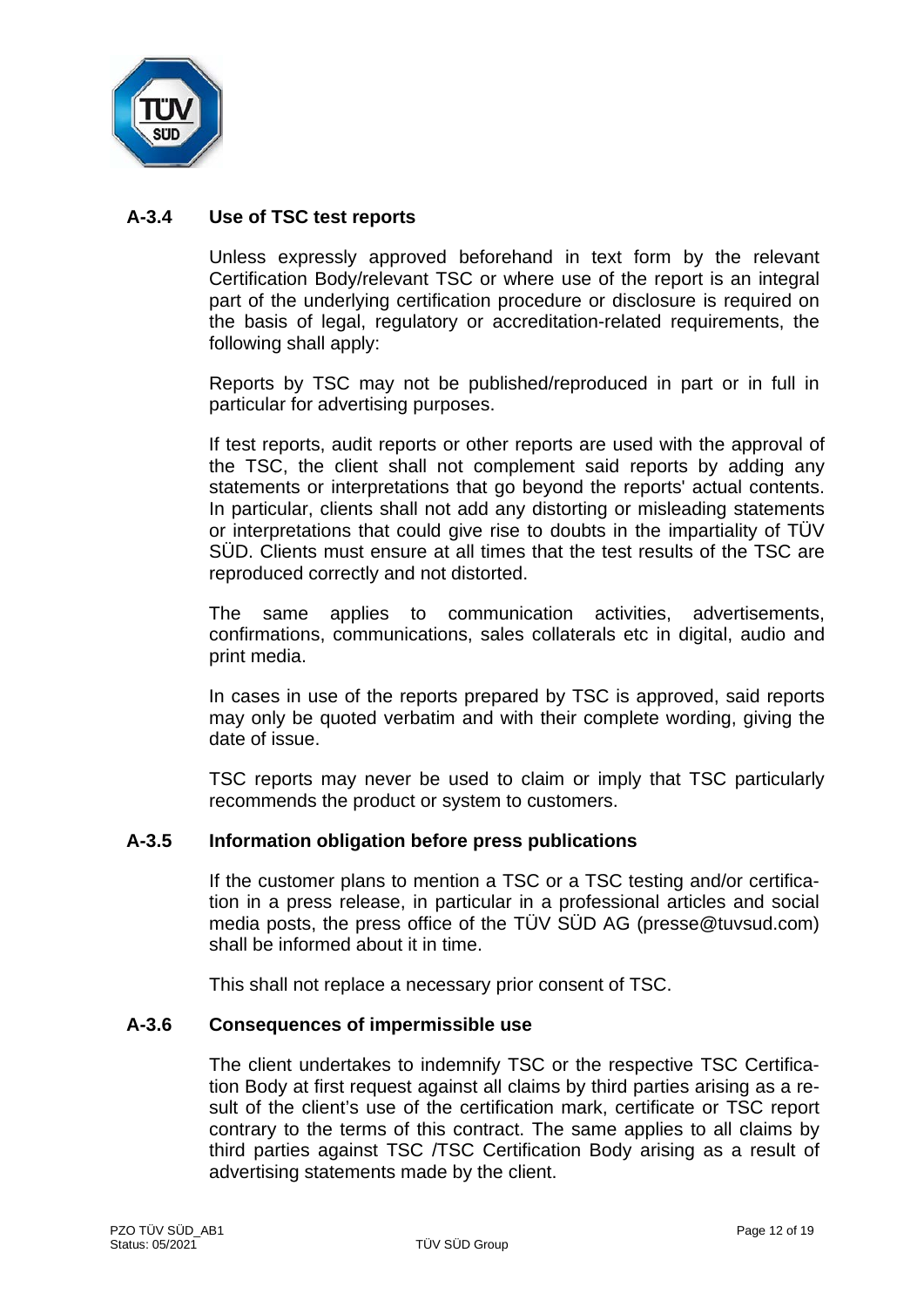

Any cost arising from such issue will be billed to the client.

# **A-4. Publication of certificates, certification marks and test reports**

TSC can publish the names of the certificate holders, tested products, audited systems, etc. for consumer information or if required by the certification procedure or by relevant law. TSC shall be entitled to grant authorized bodies (e.g. authorities, accreditation bodies or certification scheme owners) direct access to the certification-relevant documentation at any time.

All further information about clients, certified products and systems are subject to confidentiality unless the disclosure of such information is requested by court or an authorized body or otherwise mandatory by law or for the certification procedure. This obligation of non-disclosure applies equally to all employees and agents of TSC.

# **A-5. Retention of test samples and documentation**

As far as clients are in possession of test samples and pertinent documentation, they must retain them for a period of ten (10) years after expiry of the certificate or after the last product covered by the certificate is placed on the market area, whichever is the longer.

System certification documentation shall be retained for the term of validity of the certificate plus a minimum of three (3) years.

All other legal provisions extending beyond shall remain unaffected.

Claims for damages against TSC shall be excluded, in particular if clients fail or are unable to provide a test sample/document returned to or retained by them in unchanged condition.

# **A-6. Violation of Testing and Certification Regulation**

TSC is entitled to claim payment of a contractual penalty of up to EUR 50.000 in each single case of each culpable violation of this Testing and Certification Regulation by the certificate holder. This applies specifically if a product labeled with the certification mark is offered for sale or marketed prior to the issue of the certificate, if unauthorized advertising takes place or if a certificate, certification mark or the CE marking with Notified Body number is used improperly.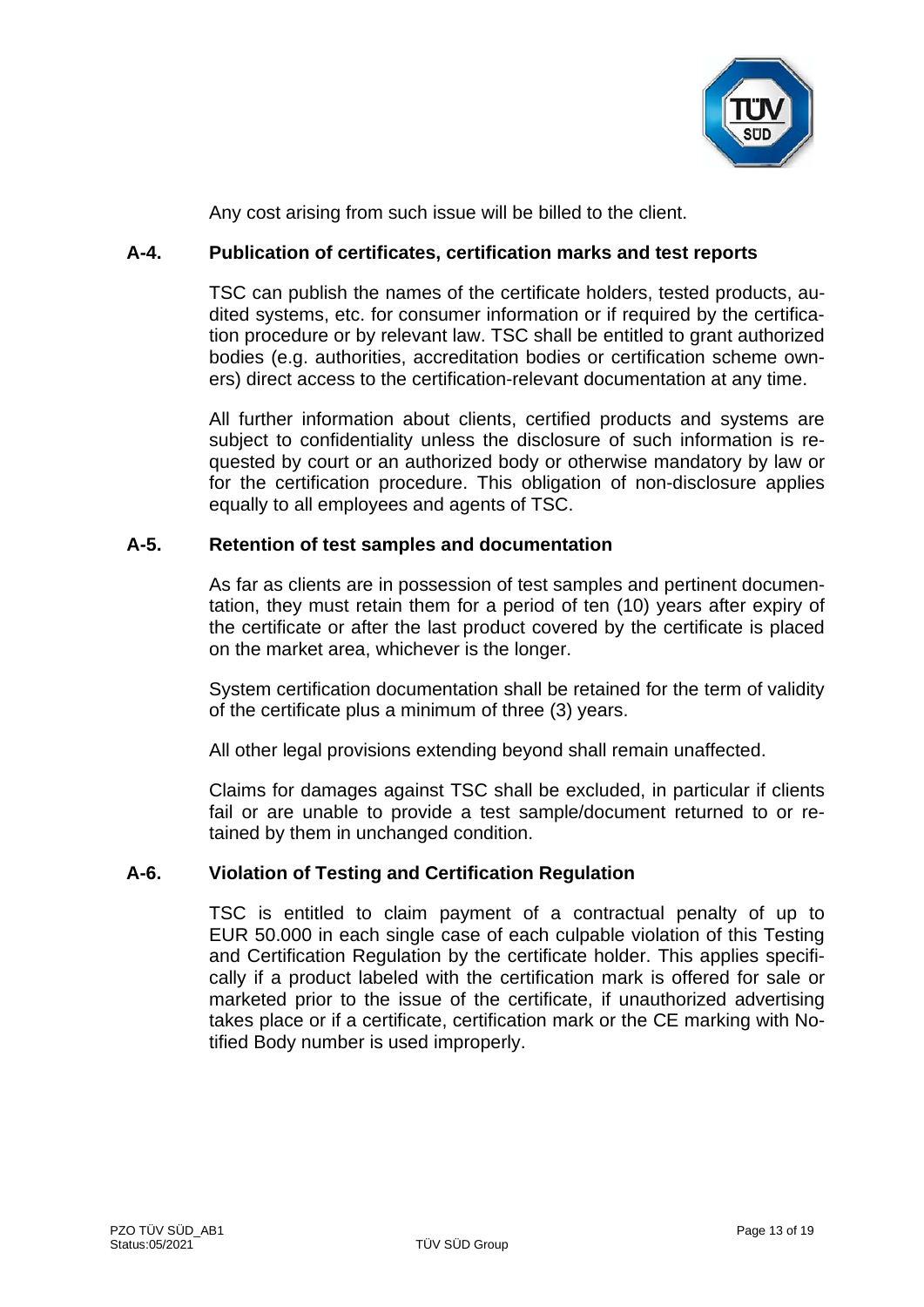

Furthermore, the TSC is entitled to bill any costs or expenses born by a suspension or cancellation of a certificate.

The certificate holder is liable for costs charged to TSC by authorized bodies (e.g. regulatory authority, accreditation body or certification scheme owner) or costs directly incurred by the Certification Body or the test laboratory resulting from culpable violation on the part of the certificate holder, in particular violation of this Testing and Certification Regulation.

This applies in particular if TSC's activities were the result of instructions issued by a supervisory authority or similar instructions and if such instructions proved to be justified.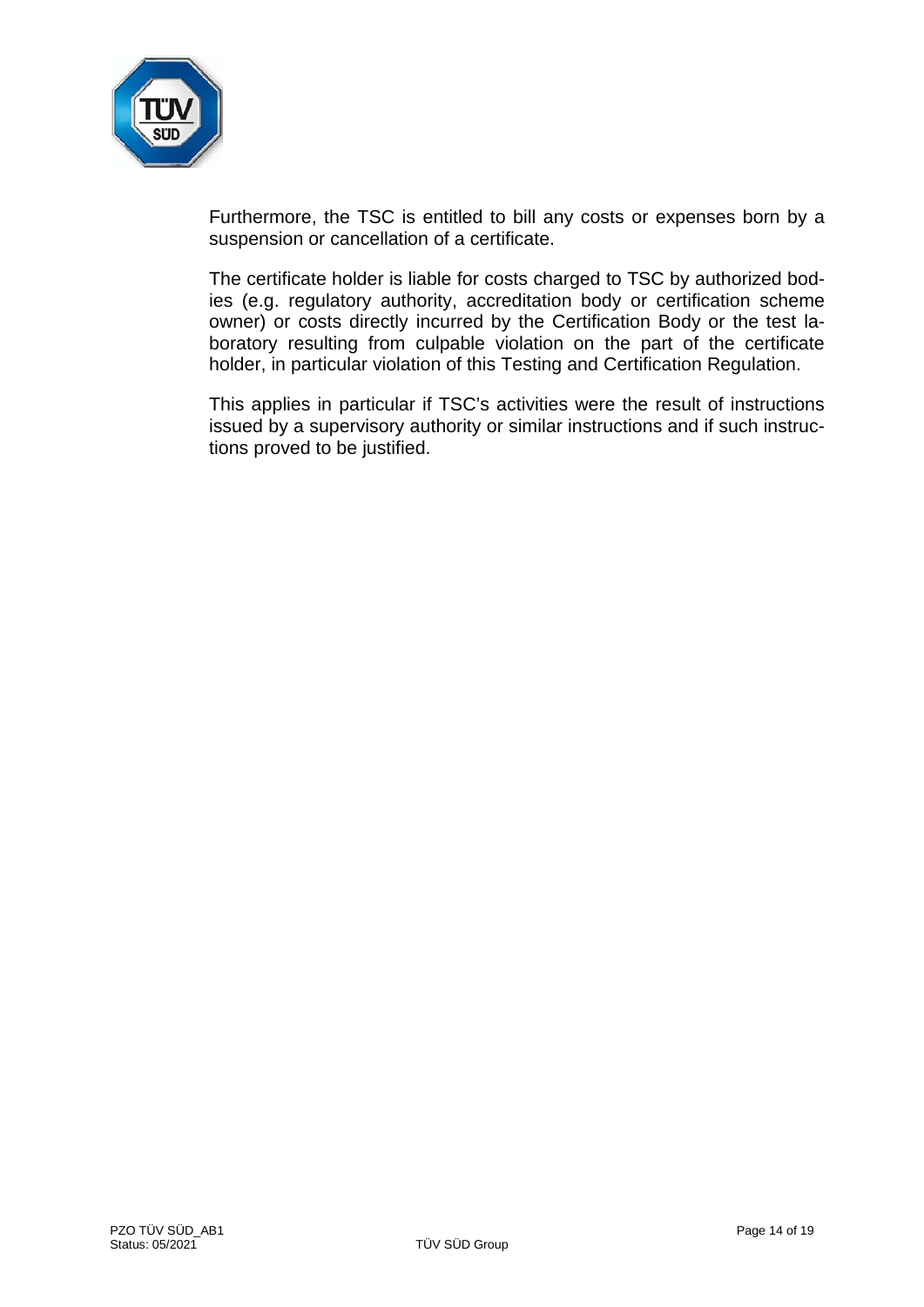

# **Module B1)Special regulations for product testing and certification**

In line with the TSC "Code of Ethics", TSC reserves the right to reject applications for testing and/or certification on a case-by-case basis in particular if they are in conflict with legal requirements, the TÜV SÜD brand, the TSC quality standards and corporate image.

#### **B1-1. Testing**

- B1-1.1 The client shall submit a test order to TSC and supply the required test samples and documentation free of charge. TSC shall, at its own discretion, carry out the tests either in their own test laboratory or externally, and prepare a summary report.
- B1-1.2 Following the test, TSC shall dispose of the test samples for a flat-rate charge per sample or, at the clients' express request, return them to the latter at their expense. TSC will not store test samples but may require the client to do so.

If a test is interrupted for more than one month, TSC may also return the sample or store it for a flat-rate charge for each month or part-month that elapses up to continuation of the test.

- B1-1.3 TSC is entitled to make the test file and, if necessary, the test sample, accessible to authorized bodies (e. g. regulatory authority, accreditation body or certification scheme owner). Any agreement to the contrary is invalid.
- B1-1.4 Transport, insurance, logistics, customs etc. of the sample(s) to TSC shall be arranged by, and at the expense of the client.
- B1-1.5 TSC shall not assume any liability if test samples are lost or damaged either in the course of testing or due to burglary, theft, lightning, fire, water, damages due to transport issues etc.
- B1-1.6 No consulting services will be supplied on product development or management-system establishment.
- B1-1.7 The evaluation of measurement results by TSC in order to make a statement of conformity, is done by taking into account measurement uncertainty as far as this is regulated for the respective test through regulatory requirements, applicable schemes and standards.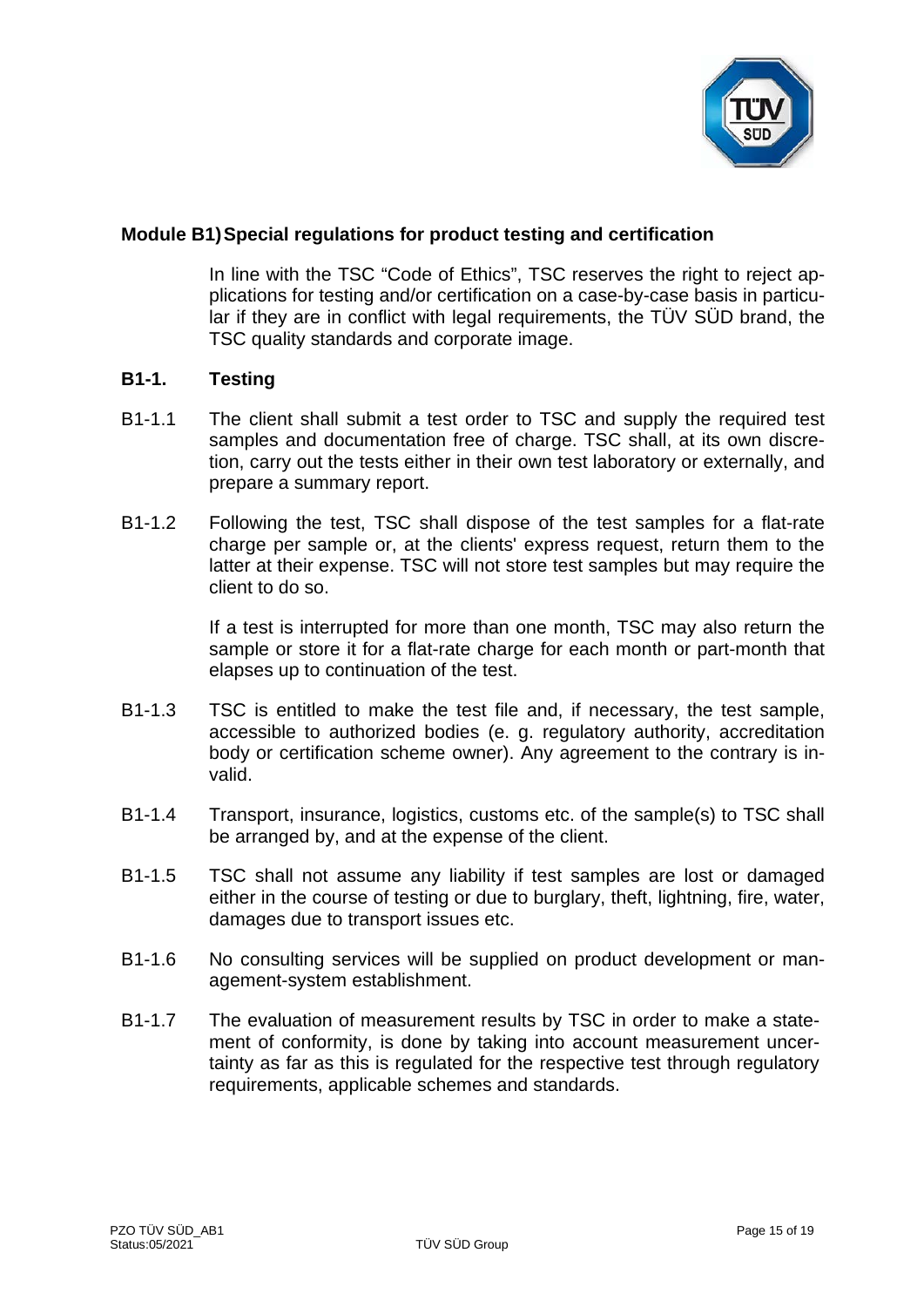

In this context, regulatory requirements have precedence over normative requirements. Contractual requirements from customer side are being observed only, if they are not in conflict to regulatory or normative requirements.

If none of these pre-requisites apply, measurement uncertainty is not taken into account during the evaluation of measurement results.

#### **B1-2. Certification**

On issue of the first certificate, the certificate holder automatically becomes a TÜV SÜD certification-system partner and remains partner as long as at least one certificate is valid.

After successful completion of product testing, TSC will award a certificate either with or without authorization to use a certification mark. If product certification does not include manufacturing surveillance, the product must not be labeled with a certification mark.

The following regulations apply to product certification that includes the issue of a certification mark or certificates that bore the right to carry the CE-Marking with the number of Notified Body:

- B1-2.1 A positive result of product testing and a positive result in the initial audit of the manufacturing site is required for issuing a license for the use of a certification mark. The continued use of the certification mark will depend on regular inspections (follow-up-service, see B1-2.7) and a valid certificate (respective license).
- B1-2.2 The certificate holder shall only use the certification marks defined in the certificate for the specific models listed on the certificate.

The certificate holder shall be responsible for controlling the use of the certification mark and ensure that the certification mark is only used in conjunction with the certificate holder's identity and the specific certified model number.

The certificate holder shall not transfer the certificate rights to third parties.

Should a product certificate become invalid, the products listed on the certificate shall not be made available on the market using the certification mark or in case of CE-marking with the Notified Body number.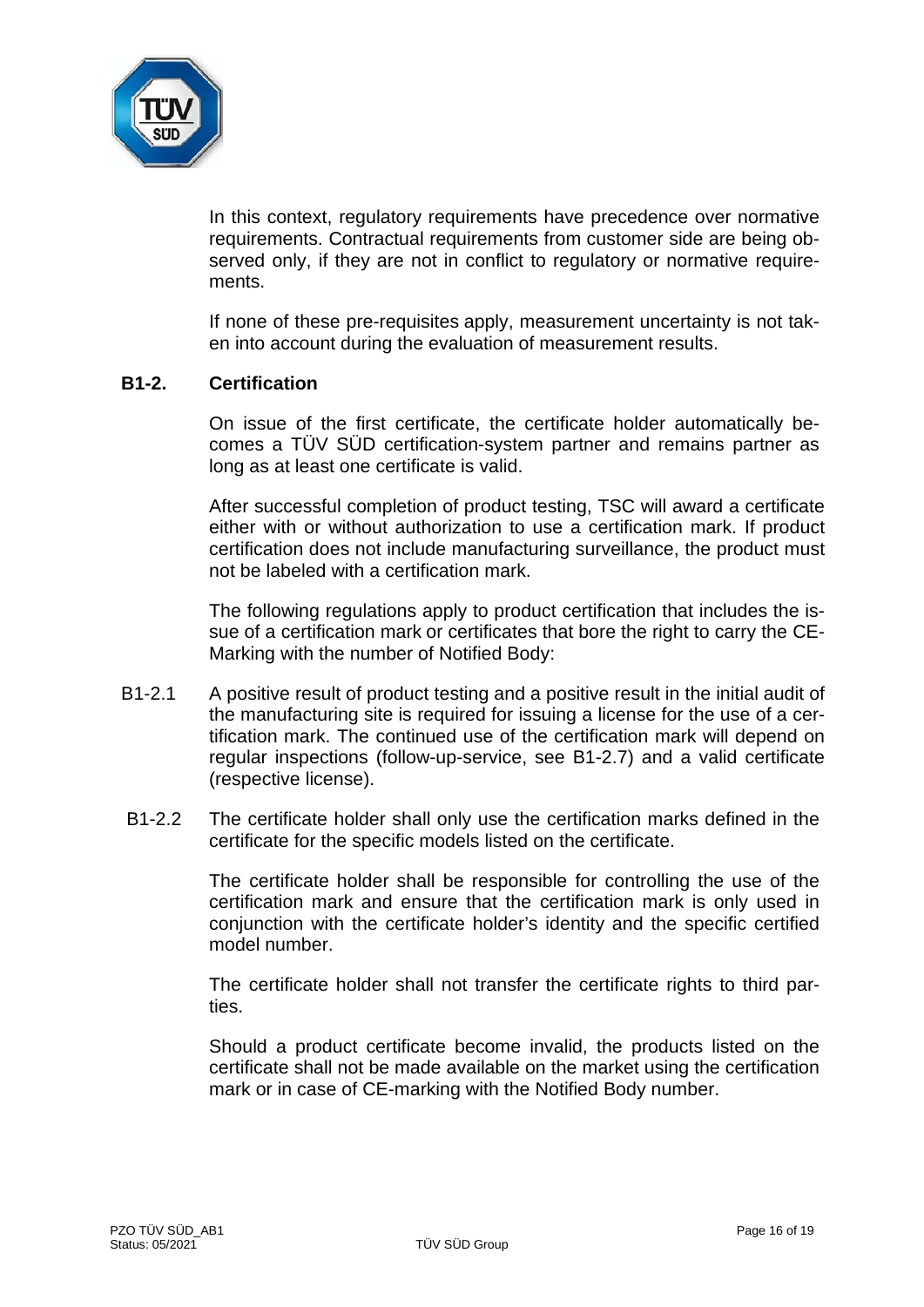

Holders of withdrawn or revoked certificates must in addition either remove the certification mark from all products accessible, make the certification mark permanently unrecognizable or destroy the products and enable the TSC to verify these measures on their own cost.

- B1-2.3 TSC certification marks may only be used for products in conformity to the type or model successfully tested and the specifications included in the test report(s) or supplementary agreements. The required documents (e. g. certificate of conformity, operating and assembly instructions) are to be enclosed with the product in the appropriate language of the country of destination as not otherwise required by applicable laws.
- B1-2.4 Additional characteristics for individual certification marks

If a product is manufactured at several manufacturing sites with different qualifications (e. g. with or without ISO 9001), the qualification level of the respective manufacturing site may only be used if different designations are given to the models. Otherwise only the level of qualification which applies to all manufacturing sites may be used for advertising.

- B1-2.5 Holders of certification marks must constantly monitor the manufacturing of products that have been awarded the certification mark to ensure conformance to requirements tested. They must also carry out the specified tests and inspections, document any complaints in connection with certified products and the correction of nonconformities. The Certification Body must be immediately notified of any changes made to the products, recalls or safety related incidents after certification. If the certificate concerned is to be maintained, the Certification Body may request the manufacturer to prove compliance with standards and/or codes of practice or may require an additional test to be carried out by a qualified test laboratory.
- B1-2.6 As a minimum requirement, every product must be identified by a nondestructible marking clearly indicating the name of the manufacturer or importer and type designation, so that the identity with the approved type with the serially manufactured product can be proved. If a product submitted for testing does not satisfy the test requirements and if products corresponding to this test sample have already been distributed for sale or have been the subject of a certification mark misuse, the modified test sample may only be certified if it bears another type designation.
- B1-2.7 Inspection of manufacturing sites in the case of certificates including authorization to use a certification mark (follow-up-service), market surveillance: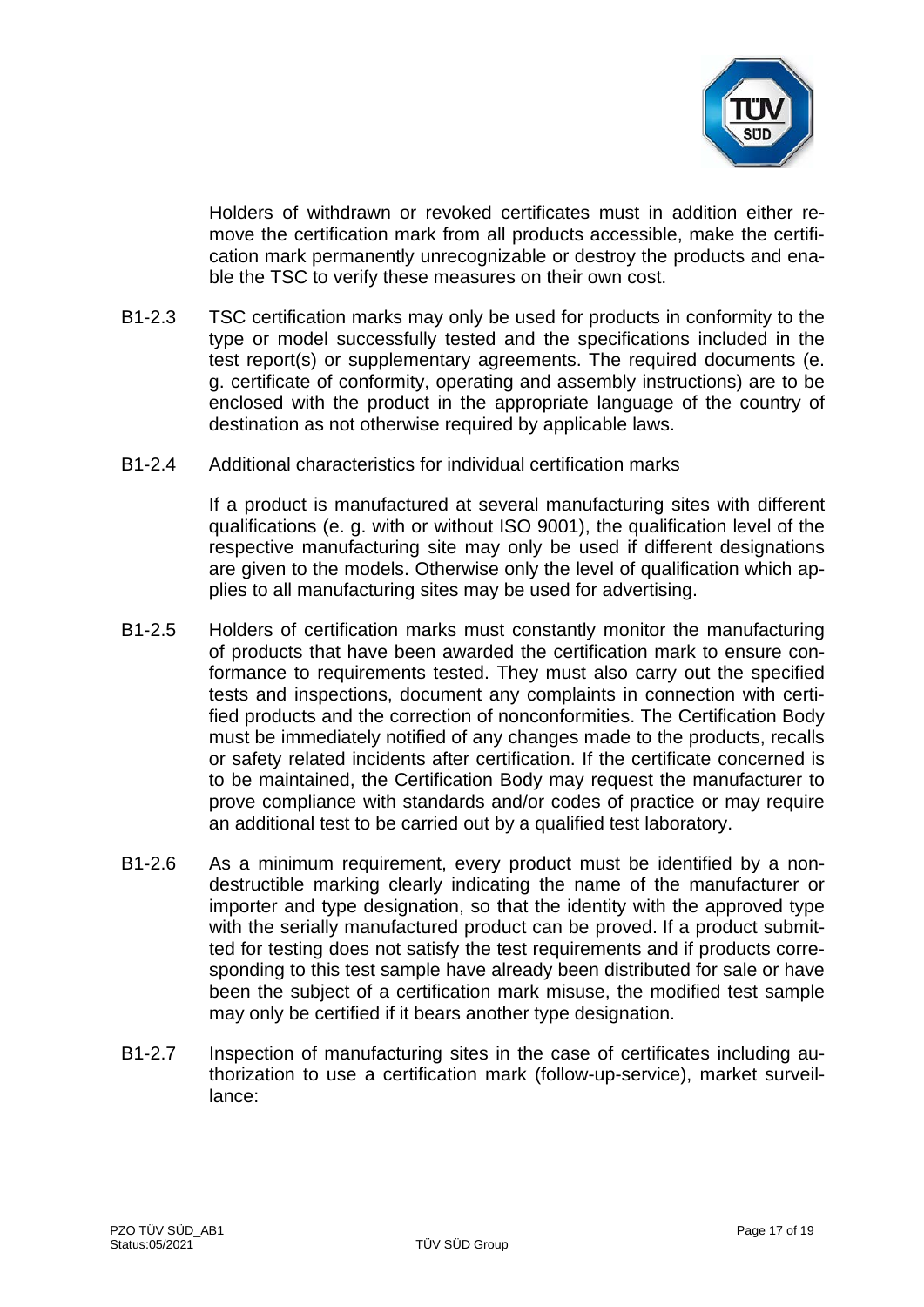

B1-2.7.1 In order to ensure maintenance of the product characteristics on which a certificate has been based, the Certification Body will regularly inspect manufacturing and testing facilities as well as quality assurance measures at the certificate holder's expense. Alternatively, for certification including the right to use a certification mark, random checks based on modules of the Council Decision 768/2008/EC may be agreed prior to issue of the certificate. If the quality management system of the respective manufacturing site has been certified by TSC, the follow-up-service may also be incorporated in the surveillance/re-certification audit pertaining to the system.

> To ensure production quality, additional pre-shipment inspection may be arranged, in which samples from the products to be shipped are checked for conformity with the tested and/or certified type respectively the sample as provided.

- B1-2.7.2 The certificate holder shall immediately inform the TSC of any relocation of a manufacturing plant, transfers of manufacturing plants to another company/company owner or changes in the manufacturing process that may affect the production of the certified product. In these and other special cases, the Certification Body may demand that the product is identified by a predefined control mark, in addition to the certification mark, so that products from different periods of manufacturing can be identified. Should there be a change in the manufacturing site, TSC must inspect and approve the new production facility before the products manufactured there can be labeled with a certification mark. The holder shall inform the TSC of any changes to the holder's details.
- B1-2.7.3 The Certification Body is entitled to pick samples of products identified by a certification mark from the market for testing purposes. If the certificate requirements are not satisfied, e. g. because of unauthorized modifications that have resulted or may result in restriction, suspension or withdrawal of the related certificate, the certificate holder shall bear the costs of retesting/inspecting the product and/or the manufacturing site.
- B1-2.7.4 The certificate holder shall inform the Certification Body immediately of any damage or other events arising from certified products.
- B1-2.8 In addition to an existing (main) certificate further certificates may be issued
	- a. For the same (main) certificate holder if he seeks to have certified a product under another name than that appearing on the (main) certificate,